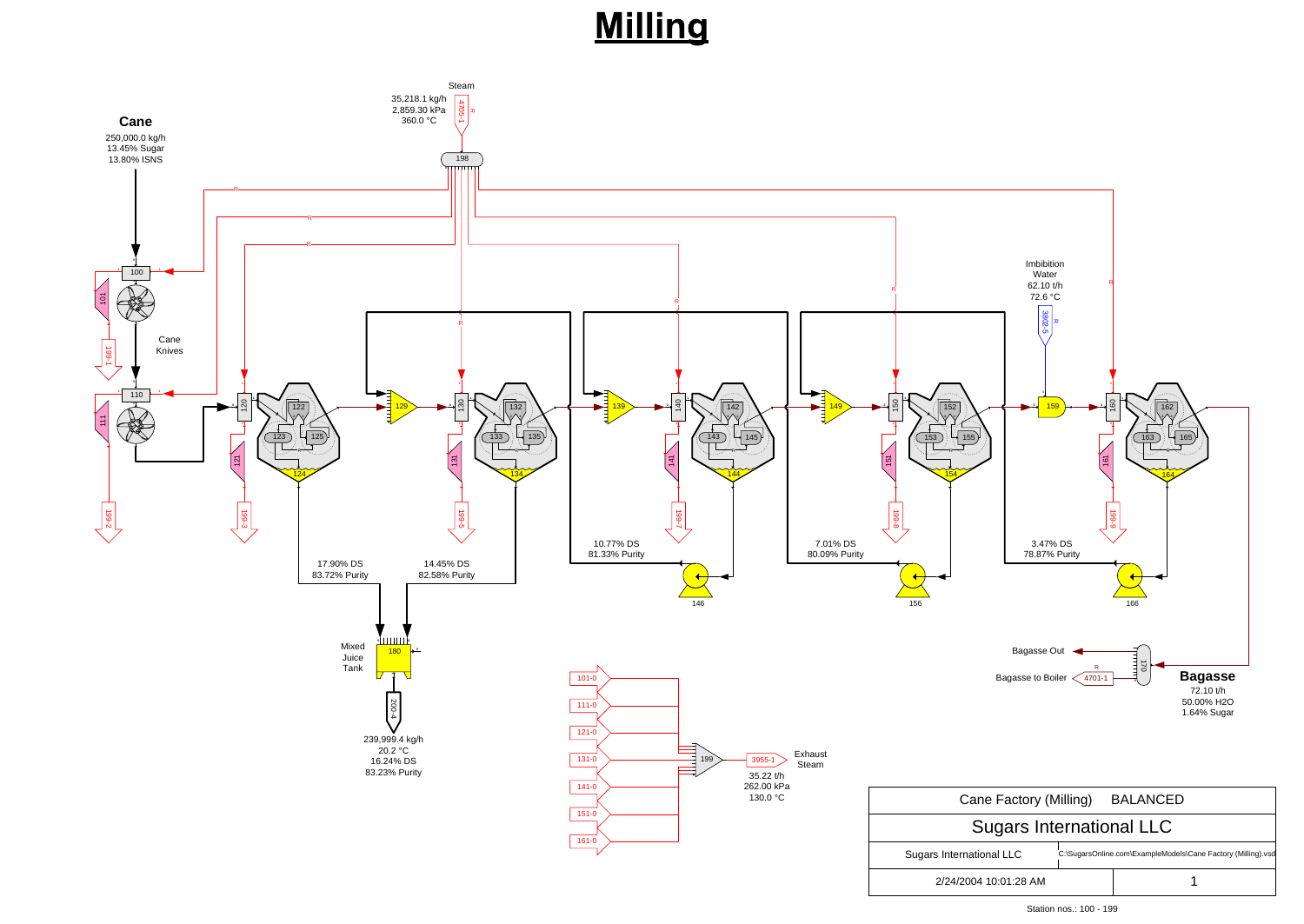## Clarification



Station nos.: 200 - 399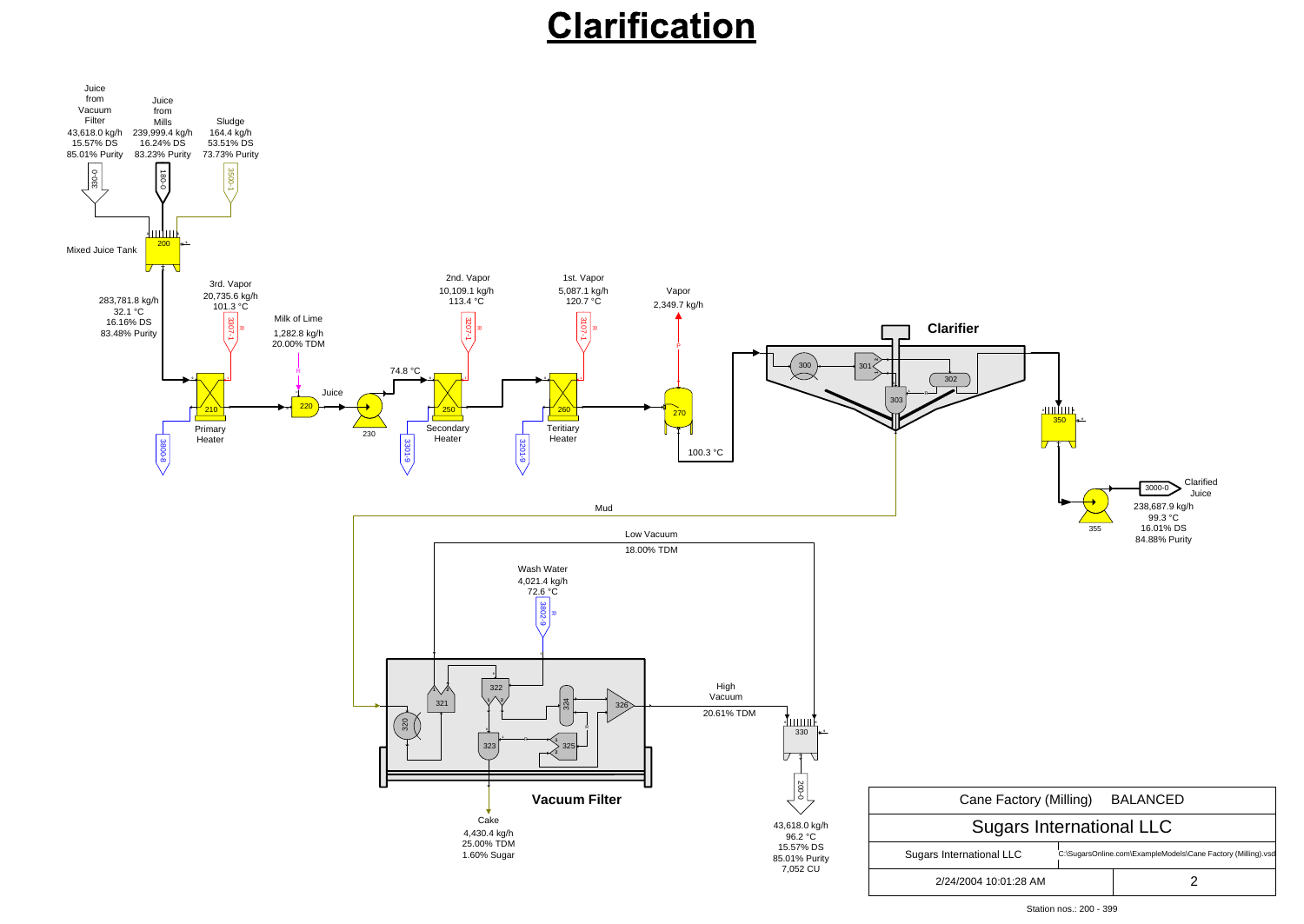### Crystallization



Station nos.: 2000 - 2299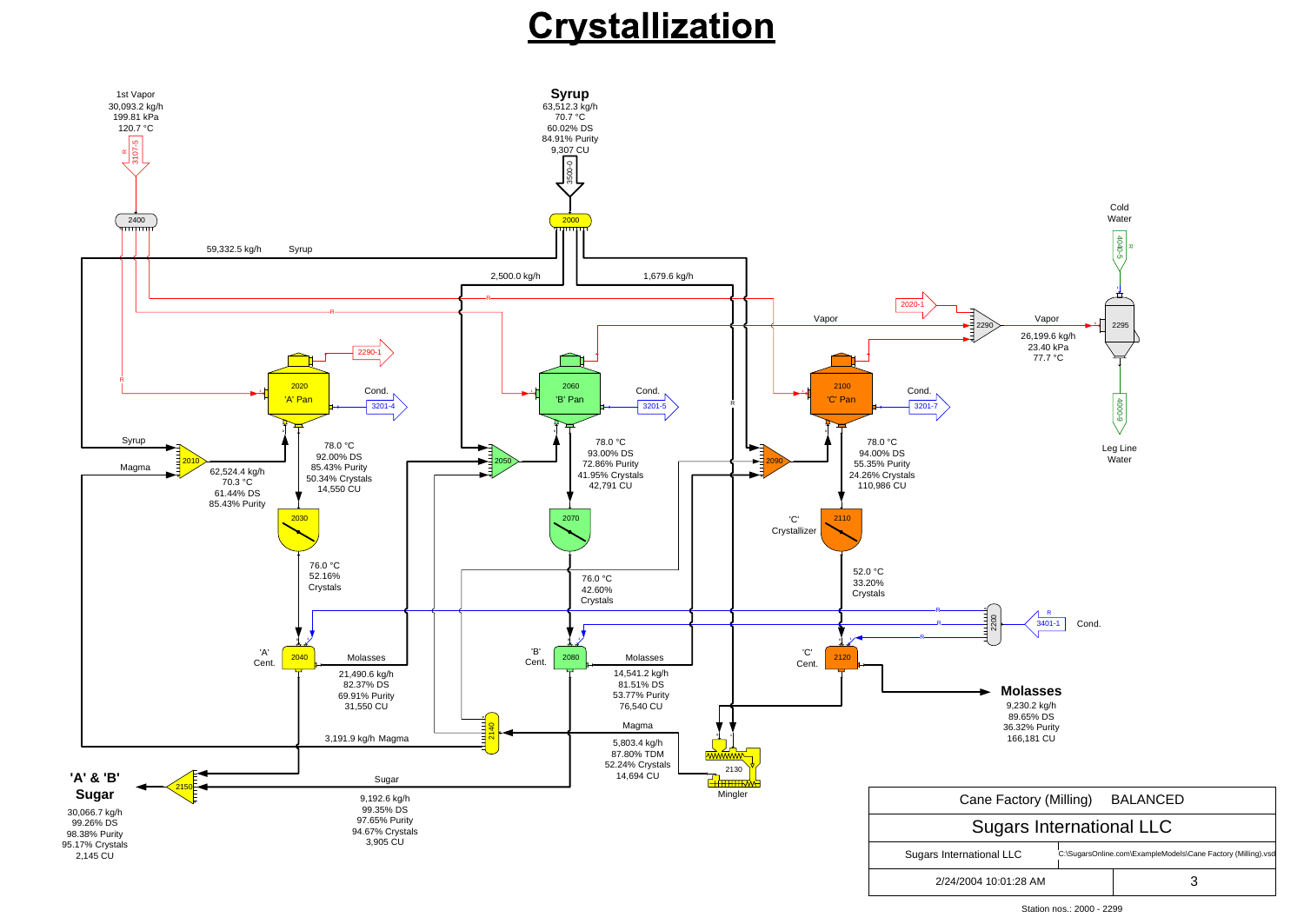| Cane Factory (Milling)          | <b>BALANCED</b>                                              |  |  |
|---------------------------------|--------------------------------------------------------------|--|--|
| <b>Sugars International LLC</b> |                                                              |  |  |
| Sugars International LLC        | C:\SugarsOnline.com\ExampleModels\Cane Factory (Milling).vsd |  |  |
| 2/24/2004 10:01:28 AM           |                                                              |  |  |

# **Evaporation**



Station nos.: 3000 - 3999